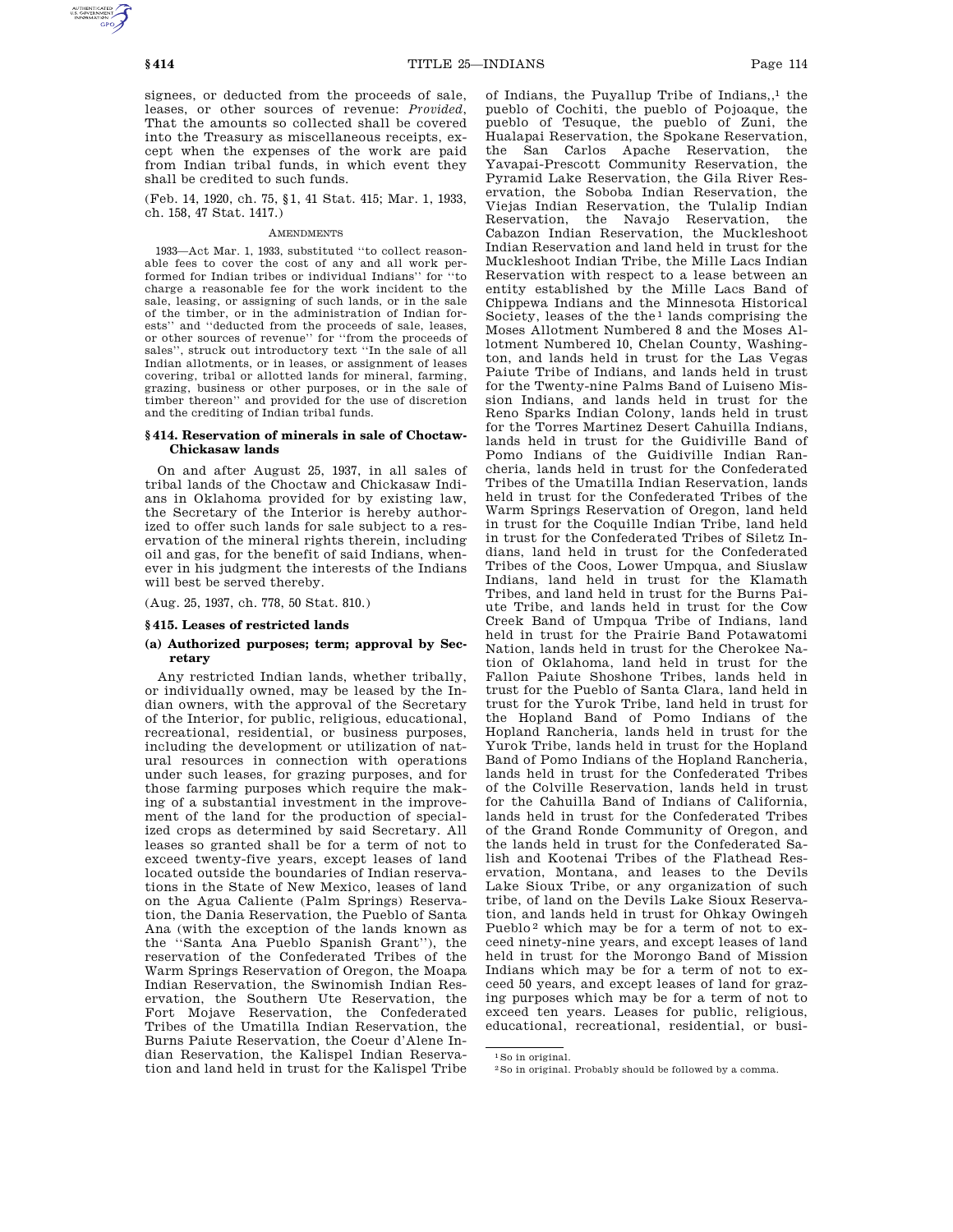ness purposes (except leases the initial term of which extends for more than seventy-four years) with the consent of both parties may include provisions authorizing their renewal for one additional term of not to exceed twenty-five years, and all leases and renewals shall be made under such terms and regulations as may be prescribed by the Secretary of the Interior. Prior to approval of any lease or extension of an existing lease pursuant to this section, the Secretary of the Interior shall first satisfy himself that adequate consideration has been given to the relationship between the use of the leased lands and the use of neighboring lands; the height, quality, and safety of any structures or other facilities to be constructed on such lands; the availability of police and fire protection and other services; the availability of judicial forums for all criminal and civil causes arising on the leased lands; and the effect on the environment of the uses to which the leased lands will be subject.

### **(b) Leases involving Tulalip Tribes**

Any lease by the Tulalip Tribes, the Puyallup Tribe of Indians, the Swinomish Indian Tribal Community, or the Kalispel Tribe of Indians under subsection (a) of this section, except a lease for the exploitation of any natural resource, shall not require the approval of the Secretary of the Interior (1) if the term of the lease does not exceed fifteen years, with no option to renew, (2) if the term of the lease does not exceed thirty years, with no option to renew, and the lease is executed pursuant to tribal regulations previously approved by the Secretary of the Interior, or (3) if the term does not exceed seventy-five years (including options to renew), and the lease is executed under tribal regulations approved by the Secretary under this clause (3).

## **(c) Leases involving Hopi Tribe and Hopi Partitioned Lands Accommodation Agreement**

Notwithstanding subsection (a) of this section, a lease of land by the Hopi Tribe to Navajo Indians on the Hopi Partitioned Lands may be for a term of 75 years, and may be extended at the conclusion of the term of the lease.

# **(d) Definitions**

For purposes of this section—

(1) the term ''Hopi Partitioned Lands'' means lands located in the Hopi Partitioned Area, as defined in section 168.1(g) of title 25, Code of Federal Regulations (as in effect on October 11, 1996);

(2) the term ''Navajo Indians'' means members of the Navajo Tribe;

(3) the term ''individually owned Navajo Indian allotted land'' means a single parcel of land that—

(A) is located within the jurisdiction of the Navajo Nation;

(B) is held in trust or restricted status by the United States for the benefit of Navajo Indians or members of another Indian tribe; and

(C) was—

(i) allotted to a Navajo Indian; or

(ii) taken into trust or restricted status by the United States for an individual Indian;

(4) the term ''interested party'' means an Indian or non-Indian individual or corporation, or tribal or non-tribal government whose interests could be adversely affected by a tribal trust land leasing decision made by an applicable Indian tribe;

(5) the term ''Navajo Nation'' means the Navajo Nation government that is in existence on August 9, 1955, or its successor;

(6) the term ''petition'' means a written request submitted to the Secretary for the review of an action (or inaction) of an Indian tribe that is claimed to be in violation of the approved tribal leasing regulations;

(7) the term ''Secretary'' means the Secretary of the Interior;

(8) the term ''tribal regulations'' means regulations enacted in accordance with applicable tribal law and approved by the Secretary;

(9) the term ''Indian tribe'' has the meaning given such term in section 479a of this title; and

(10) the term ''individually owned allotted land'' means a parcel of land that—

 $(A)(i)$  is located within the jurisdiction of an Indian tribe; or

(ii) is held in trust or restricted status by the United States for the benefit of an Indian tribe or a member of an Indian tribe; and

(B) is allotted to a member of an Indian tribe.

## **(e) Leases of restricted lands for the Navajo Nation**

(1) Any leases by the Navajo Nation for purposes authorized under subsection (a) of this section, and any amendments thereto, except a lease for the exploration, development, or extraction of any mineral resources, shall not require the approval of the Secretary if the lease is executed under the tribal regulations approved by the Secretary under this subsection and the term of the lease does not exceed—

(A) in the case of a business or agricultural lease, 25 years, except that any such lease may include an option to renew for up to two additional terms, each of which may not exceed 25 years; and

(B) in the case of a lease for public, religious, educational, recreational, or residential purposes, 75 years if such a term is provided for by the Navajo Nation through the promulgation of regulations.

(2) Paragraph (1) shall not apply to individually owned Navajo Indian allotted land.

(3) The Secretary shall have the authority to approve or disapprove tribal regulations referred to under paragraph (1). The Secretary shall approve such tribal regulations if such regulations are consistent with the regulations of the Secretary under subsection (a) of this section, and any amendments thereto, and provide for an environmental review process. The Secretary shall review and approve or disapprove the regulations of the Navajo Nation within 120 days of the submission of such regulations to the Secretary. Any disapproval of such regulations by the Secretary shall be accompanied by written documentation that sets forth the basis for the disapproval. Such 120-day period may be extended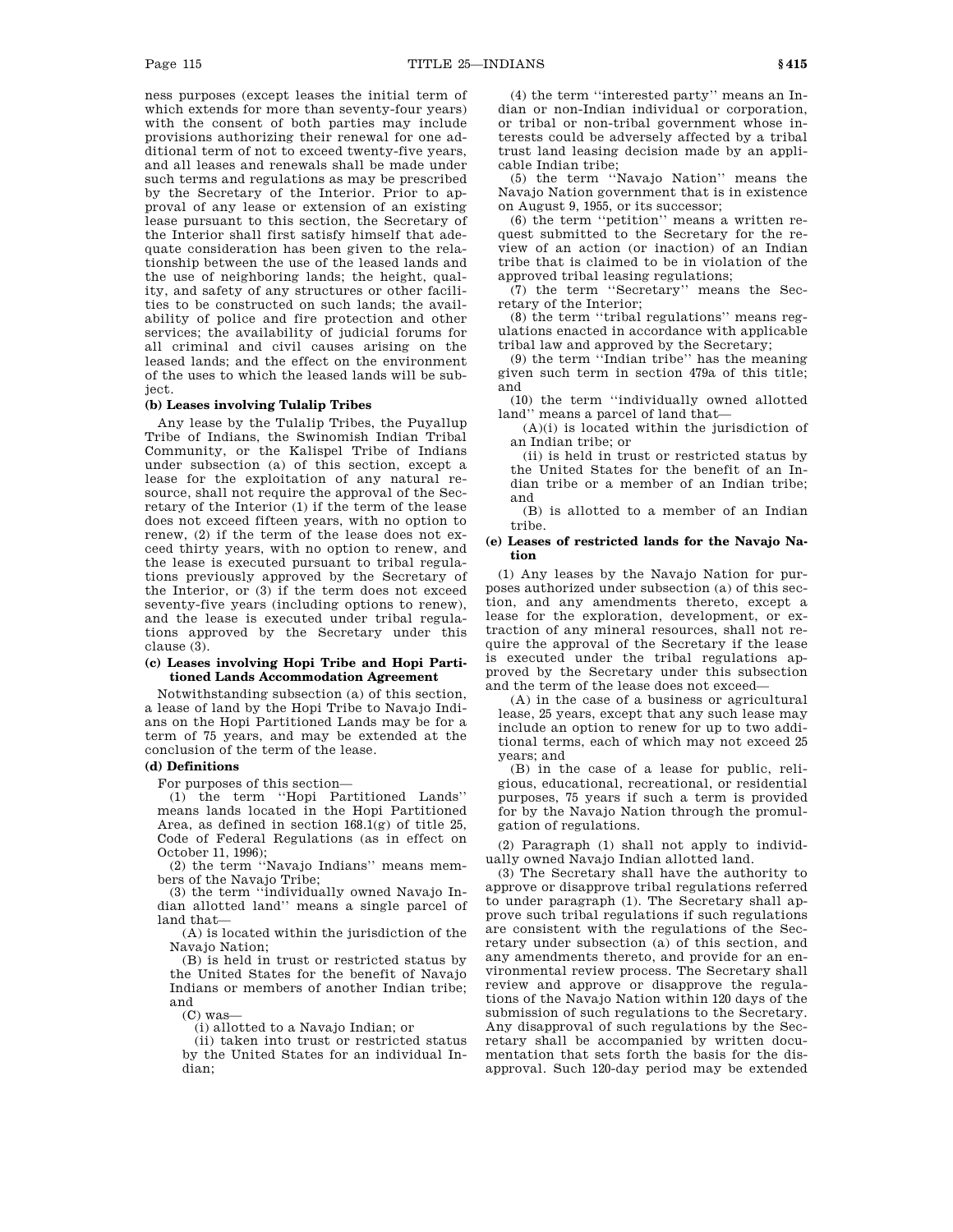by the Secretary after consultation with the Navajo Nation.

(4) If the Navajo Nation has executed a lease pursuant to tribal regulations under paragraph (1), the Navajo Nation shall provide the Secretary with—

(A) a copy of the lease and all amendments and renewals thereto; and

(B) in the case of regulations or a lease that permits payment to be made directly to the Navajo Nation, documentation of the lease payments sufficient to enable the Secretary to discharge the trust responsibility of the United States under paragraph (5).

(5) The United States shall not be liable for losses sustained by any party to a lease executed pursuant to tribal regulations under paragraph (1), including the Navajo Nation. Nothing in this paragraph shall be construed to diminish the authority of the Secretary to take appropriate actions, including the cancellation of a lease, in furtherance of the trust obligation of the United States to the Navajo Nation.

(6)(A) An interested party may, after exhaustion of tribal remedies, submit, in a timely manner, a petition to the Secretary to review the compliance of the Navajo Nation with any regulations approved under this subsection. If upon such review the Secretary determines that the regulations were violated, the Secretary may take such action as may be necessary to remedy the violation, including rescinding the approval of the tribal regulations and reassuming responsibility for the approval of leases for Navajo Nation tribal trust lands.

(B) If the Secretary seeks to remedy a violation described in subparagraph (A), the Secretary shall—

(i) make a written determination with respect to the regulations that have been violated;

(ii) provide the Navajo Nation with a written notice of the alleged violation together with such written determination; and

(iii) prior to the exercise of any remedy or the rescission of the approval of the regulation involved and the reassumption of the lease approval responsibility, provide the Navajo Nation with a hearing on the record and a reasonable opportunity to cure the alleged violation.

# **(f) Leases involving Gila River Indian Community Reservation; arbitration of disputes**

Any contract, including a lease or construction contract, affecting land within the Gila River Indian Community Reservation may contain a provision for the binding arbitration of disputes arising out of such contract. Such contracts shall be considered within the meaning of ''commerce'' as defined and subject to the provisions of section 1 of title 9. Any refusal to submit to arbitration pursuant to a binding agreement for arbitration or the exercise of any right conferred by title 9 to abide by the outcome of arbitration pursuant to the provisions of chapter 1 of title 9, sections 1 through 14, shall be deemed to be a civil action arising under the Constitution, laws or treaties of the United States within the meaning of section 1331 of title 28.

### **(g) Lease of tribally-owned land by Assiniboine and Sioux Tribes of the Fort Peck Reservation**

### **(1) In general**

Notwithstanding subsection (a) of this section and any regulations under part 162 of title 25, Code of Federal Regulations (or any successor regulation), subject to paragraph (2), the Assiniboine and Sioux Tribes of the Fort Peck Reservation may lease to the Northern Border Pipeline Company tribally-owned land on the Fort Peck Indian Reservation for 1 or more interstate gas pipelines.

# **(2) Conditions**

A lease entered into under paragraph (1)—

(A) shall commence during fiscal year 2011 for an initial term of 25 years;

(B) may be renewed for an additional term of 25 years; and

(C) shall specify in the terms of the lease an annual rental rate—

(i) which rate shall be increased by 3 percent per year on a cumulative basis for each 5-year period; and

(ii) the adjustment of which in accordance with clause (i) shall be considered to satisfy any review requirement under part 162 of title 25, Code of Federal Regulations (or any successor regulation).

### **(h) Tribal approval of leases**

# **(1) In general**

At the discretion of any Indian tribe, any lease by the Indian tribe for the purposes authorized under subsection (a) (including any amendments to subsection (a)), except a lease for the exploration, development, or extraction of any mineral resources, shall not require the approval of the Secretary, if the lease is executed under the tribal regulations approved by the Secretary under this subsection and the term of the lease does not exceed—

(A) in the case of a business or agricultural lease, 25 years, except that any such lease may include an option to renew for up to 2 additional terms, each of which may not exceed 25 years; and

(B) in the case of a lease for public, religious, educational, recreational, or residential purposes, 75 years, if such a term is provided for by the regulations issued by the Indian tribe.

# **(2) Allotted land**

Paragraph (1) shall not apply to any lease of individually owned Indian allotted land.

# **(3) Authority of Secretary over tribal regulations**

# **(A) In general**

The Secretary shall have the authority to approve or disapprove any tribal regulations issued in accordance with paragraph (1).

# **(B) Considerations for approval**

The Secretary shall approve any tribal regulation issued in accordance with paragraph (1), if the tribal regulations—

(i) are consistent with any regulations issued by the Secretary under subsection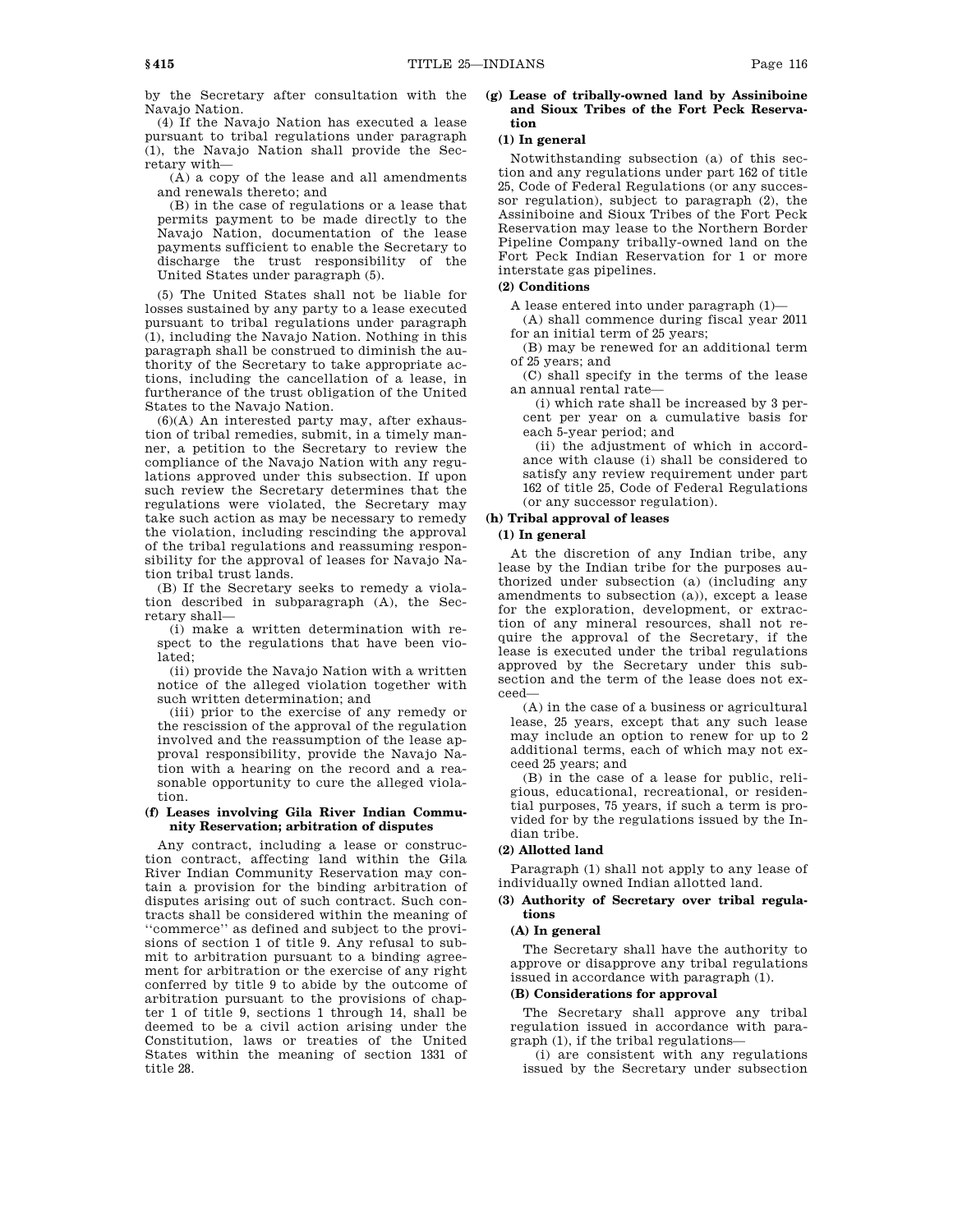(a) (including any amendments to the subsection or regulations); and

(ii) provide for an environmental review process that includes—

(I) the identification and evaluation of any significant effects of the proposed action on the environment; and

(II) a process for ensuring that—

(aa) the public is informed of, and has a reasonable opportunity to comment on, any significant environmental impacts of the proposed action identified by the Indian tribe; and

(bb) the Indian tribe provides responses to relevant and substantive public comments on any such impacts before the Indian tribe approves the lease.

# **(C) Technical assistance**

The Secretary may provide technical assistance, upon request of the Indian tribe, for development of a regulatory environmental review process under subparagraph  $(B)(ii)$ .

# **(D) Indian Self-Determination Act**

The technical assistance to be provided by the Secretary pursuant to subparagraph (C) may be made available through contracts, grants, or agreements entered into in accordance with, and made available to entities eligible for, such contracts, grants, or agreements under the Indian Self-Determination Act (25 U.S.C. 450 3 et seq.).

# **(4) Review process**

# **(A) In general**

Not later than 120 days after the date on which the tribal regulations described in paragraph (1) are submitted to the Secretary, the Secretary shall review and approve or disapprove the regulations.

# **(B) Written documentation**

If the Secretary disapproves the tribal regulations described in paragraph (1), the Secretary shall include written documentation with the disapproval notification that describes the basis for the disapproval.

# **(C) Extension**

The deadline described in subparagraph (A) may be extended by the Secretary, after consultation with the Indian tribe.

# **(5) Federal environmental review**

Notwithstanding paragraphs (3) and (4), if an Indian tribe carries out a project or activity funded by a Federal agency, the Indian tribe shall have the authority to rely on the environmental review process of the applicable Federal agency rather than any tribal environmental review process under this subsection.

# **(6) Documentation**

If an Indian tribe executes a lease pursuant to tribal regulations under paragraph (1), the Indian tribe shall provide the Secretary with—

(A) a copy of the lease, including any amendments or renewals to the lease; and

(B) in the case of tribal regulations or a lease that allows for lease payments to be made directly to the Indian tribe, documentation of the lease payments that are sufficient to enable the Secretary to discharge the trust responsibility of the United States under paragraph (7).

# **(7) Trust responsibility**

# **(A) In general**

The United States shall not be liable for losses sustained by any party to a lease executed pursuant to tribal regulations under paragraph (1).

# **(B) Authority of Secretary**

Pursuant to the authority of the Secretary to fulfill the trust obligation of the United States to the applicable Indian tribe under Federal law (including regulations), the Secretary may, upon reasonable notice from the applicable Indian tribe and at the discretion of the Secretary, enforce the provisions of, or cancel, any lease executed by the Indian tribe under paragraph (1).

**(8) Compliance**

# **(A) In general**

An interested party, after exhausting of any applicable tribal remedies, may submit a petition to the Secretary, at such time and in such form as the Secretary determines to be appropriate, to review the compliance of the applicable Indian tribe with any tribal regulations approved by the Secretary under this subsection.

# **(B) Violations**

If, after carrying out a review under subparagraph (A), the Secretary determines that the tribal regulations were violated, the Secretary may take any action the Secretary determines to be necessary to remedy the violation, including rescinding the approval of the tribal regulations and reassuming responsibility for the approval of leases of tribal trust lands.

### **(C) Documentation**

If the Secretary determines that a violation of the tribal regulations has occurred and a remedy is necessary, the Secretary shall—

(i) make a written determination with respect to the regulations that have been violated;

(ii) provide the applicable Indian tribe with a written notice of the alleged violation together with such written determination; and

(iii) prior to the exercise of any remedy, the rescission of the approval of the regulation involved, or the reassumption of lease approval responsibilities, provide the applicable Indian tribe with—

(I) a hearing that is on the record; and (II) a reasonable opportunity to cure the alleged violation.

#### **(9) Savings clause**

Nothing in this subsection shall affect subsection (e) or any tribal regulations issued under that subsection.

<sup>3</sup>So in original. Probably should be ''450f''.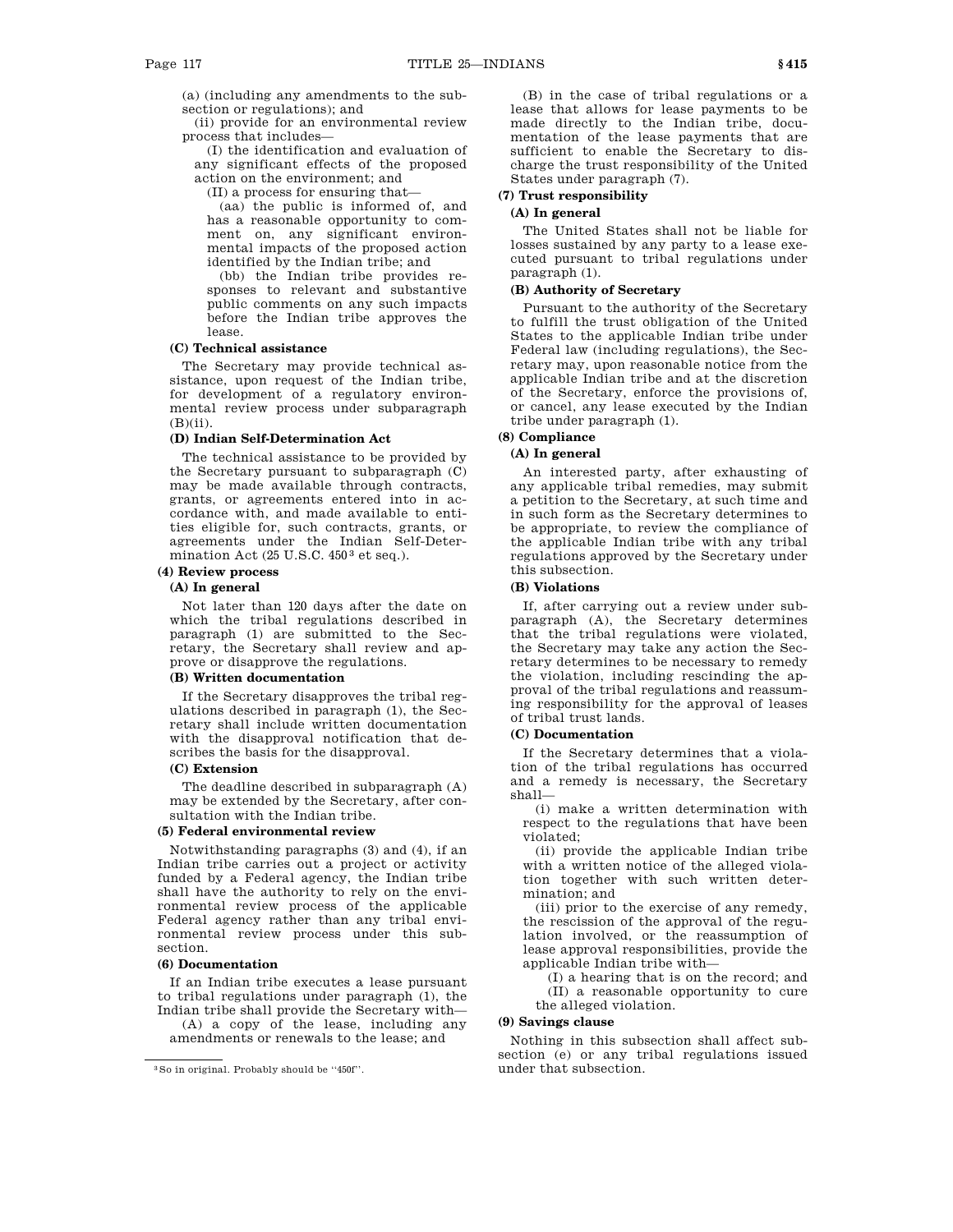(Aug. 9, 1955, ch. 615, §1, 69 Stat. 539; Pub. L. 86–326, Sept. 21, 1959, 73 Stat. 597; Pub. L. 86–505, §2, June 11, 1960, 74 Stat. 199; Pub. L. 87–375, Oct. 4, 1961, 75 Stat. 804; Pub. L. 87–785, Oct. 10, 1962, 76 Stat. 805; Pub. L. 88–167, Nov. 4, 1963, 77 Stat. 301; Pub. L. 89–408, Apr. 27, 1966, 80 Stat. 132; Pub. L. 90–182, Dec. 8, 1967, 81 Stat. 559; Pub. L. 90–184, Dec. 10, 1967, 81 Stat. 560; Pub. L. 90–335, §1(f), June 10, 1968, 82 Stat. 175; Pub. L. 90–355, June 20, 1968, 82 Stat. 242; Pub. L. 90–534, §6, Sept. 28, 1968, 82 Stat. 884; Pub. L. 90–570, Oct. 12, 1968, 82 Stat. 1003; Pub. L. 91–274, §§2, 3, June 2, 1970, 84 Stat. 302; Pub. L. 91–275, §§1, 2, June 2, 1970, 84 Stat. 303; Pub. L. 91–557, §8, Dec. 17, 1970, 84 Stat. 1468; Pub. L. 92–182, §6, Dec. 15, 1971, 85 Stat. 626; Pub. L. 92–431, Sept. 26, 1972, 86 Stat. 723; Pub. L. 92–472, §7, Oct. 9, 1972, 86 Stat. 788; Pub. L. 92–488, §4, Oct. 13, 1972, 86 Stat. 806; Pub. L. 96–216, Mar. 27, 1980, 94 Stat. 125; Pub. L. 96–491, §3, Dec. 2, 1980, 94 Stat. 2564; Pub. L. 97–459, title I, §107, Jan. 12, 1983, 96 Stat. 2516; Pub. L. 98–70, Aug. 8, 1983, 97 Stat. 401; Pub. L. 98–203, §1(c), Dec. 2, 1983, 97 Stat. 1384; Pub. L. 99–221, §2, Dec. 26, 1985, 99 Stat. 1735; Pub. L. 99–389, §3(a), Aug. 23, 1986, 100 Stat. 829; Pub. L. 99–500, §101(h) [title I, §122], Oct. 18, 1986, 100 Stat. 1783–242, 1783–267, and Pub. L. 99–591, §101(h) [title I, §122], Oct. 30, 1986, 100 Stat. 3341–242, 3341–267; Pub. L. 99–575, §5, Oct. 28, 1986, 100 Stat. 3246; Pub. L. 101–630, title II, §201, Nov. 28, 1990, 104 Stat. 4532; Pub. L. 102–497, §5, Oct. 24, 1992, 106 Stat. 3255; Pub. L. 103–435, §5, Nov. 2, 1994, 108 Stat. 4569; Pub. L. 104–301, §9, Oct. 11, 1996, 110 Stat. 3652; Pub. L. 105–256, §1, Oct. 14, 1998, 112 Stat. 1896; Pub. L. 106–216, §1(a), June 20, 2000, 114 Stat. 343; Pub. L. 106–568, title XII, §1203, Dec. 27, 2000, 114 Stat. 2934; Pub. L. 107–102, §1, Dec. 27, 2001, 115 Stat. 974; Pub. L. 107–159, Apr. 4, 2002, 116 Stat. 122; Pub. L. 107–331, title X, §1002(a), Dec. 13, 2002, 116 Stat. 2869; Pub. L. 108–199, div. H, §149, Jan. 23, 2004, 118 Stat. 446; Pub. L. 109–147, §1(a), Dec. 22, 2005, 119 Stat. 2679; Pub. L. 109–221, title II, §202(a), May 12, 2006, 120 Stat. 340; Pub. L. 110–453, title II, §§202, 204, 205(a), Dec. 2, 2008, 122 Stat. 5029; Pub. L. 111–334, §1, Dec. 22, 2010, 124 Stat. 3582; Pub. L. 111–336, §1, Dec. 22, 2010, 124 Stat. 3587; Pub. L. 111–381, §1, Jan. 4, 2011, 124 Stat. 4133; Pub. L. 112–151, §2, July 30, 2012, 126 Stat. 1150.)

#### REFERENCES IN TEXT

The Indian Self-Determination Act, referred to in subsec. (h)(3)(D), is title I of Pub. L. 93–638, Jan. 4, 1975, 88 Stat. 2206, which is classified principally to part A (§450f et seq.) of subchapter II of chapter 14 of this title. For complete classification of this Act to the Code, see Short Title note set out under section 450 of this title and Tables.

#### CODIFICATION

Pub. L. 99–591 is a corrected version of Pub. L. 99–500.

# **AMENDMENTS**

2012—Subsec. (d)(4). Pub. L. 112–151, §2(1)(A), substituted ''an applicable Indian tribe'' for ''the Navajo Nation''.

Subsec. (d)(6). Pub. L. 112–151, §2(1)(B), substituted ''an Indian tribe'' for ''the Navajo Nation''.

Subsec. (d)(8). Pub. L. 112–151, §2(1)(D)(i), (ii), struck out ''the Navajo Nation'' before ''regulations'' and substituted ''with applicable tribal law'' for ''with Navajo Nation law'

Subsec. (d)(9), (10). Pub. L. 112–151,  $\S2(1)(C)$ , (D)(iii),  $\left(\mathrm{E}\right),$  added pars.  $\left(9\right)$  and  $\left(10\right).$ 

Subsec. (h). Pub. L. 112–151, §2(2), added subsec. (h).

2011—Subsec. (a). Pub. L. 111–381 inserted ''and lands held in trust for Ohkay Owingeh Pueblo'' after ''of land on the Devils Lake Sioux Reservation,''.

2010—Subsec. (a). Pub. L. 111–336, §1(1), inserted ''and land held in trust for the Kalispel Tribe of Indians, the Puyallup Tribe of Indians,'' after ''the Kalispel Indian Reservation''.

Pub. L. 111–334 inserted ''land held in trust for the Coquille Indian Tribe, land held in trust for the Confederated Tribes of Siletz Indians, land held in trust for the Confederated Tribes of the Coos, Lower Umpqua, and Siuslaw Indians, land held in trust for the Klamath Tribes, and land held in trust for the Burns Paiute Tribe,'' after ''lands held in trust for the Confederated Tribes of the Warm Springs Reservation of Oregon,

Subsec. (b). Pub. L. 111–336, §1(2), inserted '', the Puyallup Tribe of Indians, the Swinomish Indian Tribal Community, or the Kalispel Tribe of Indians'' after ''Tulalip Tribes''.

2008—Subsec. (a). Pub. L. 110–453, §205(a), inserted ''and lands held in trust for the Cow Creek Band of Umpqua Tribe of Indians,'' after ''lands held in trust for the Confederated Tribes of the Warm Springs Reservation of Oregon,

Pub. L. 110–453, §204, inserted ''and except leases of land held in trust for the Morongo Band of Mission Indians which may be for a term of not to exceed 50 years,'' after ''which may be for a term of not to exceed ninety-nine years,

Subsec. (f). Pub. L. 110–453, §202, substituted ''lease or construction contract, affecting'' for ''lease, affecting''. 2006—Subsec. (a). Pub. L. 109–221, in second sentence,

substituted ''Moapa Indian Reservation'' for ''Moapa Indian reservation'' and ''the lands comprising the Moses Allotment Numbered 8 and the Moses Allotment Numbered 10, Chelan County, Washington,'' for ''lands comprising the Moses Allotment Numbered 10, Chelan County, Washington,,'' and inserted ''the Confederated Tribes of the Umatilla Indian Reservation,'' before ''the Burns Paiute Reservation'', ''the'' before ''Yavapai-Prescott'', ''the Muckleshoot Indian Reservation and land held in trust for the Muckleshoot Indian Tribe,'' after ''the Cabazon Indian Reservation,'', ''land held in trust for the Prairie Band Potawatomi Nation,'' before ''lands held in trust for the Cherokee Nation of Oklahoma'', ''land held in trust for the Fallon Paiute Shoshone Tribes,'' before ''lands held in trust for the Pueblo of Santa Clara'', and ''land held in trust for the Yurok Tribe, land held in trust for the Hopland Band of Pomo Indians of the Hopland Rancheria." after "Pueh-Pomo Indians of the Hopland Rancheria,' lo of Santa Clara,''.

2005—Subsec. (f). Pub. L. 109–147 substituted ''Any contract, including a lease, affecting land'' for ''Any lease entered into under sections 415 to 415d of this title, or any contract entered into under section 81 of this title, affecting land'', ''such contract'' for ''such lease or contract'', and "Such contracts" for "Such lease or contract", and "Such contracts" for "Such leases or contracts entered into pursuant to such Acts''.

2004—Subsec. (g). Pub. L. 108–199 added subsec. (g).

2002—Subsec. (a). Pub. L. 107–331 inserted ''lands held in trust for the Yurok Tribe, lands held in trust for the Hopland Band of Pomo Indians of the Hopland Rancheria,'' after ''Pueblo of Santa Clara,''.

Subsec. (f). Pub. L. 107–159 added subsec. (f). 2001—Subsec. (a). Pub. L. 107–102 inserted '', the reservation of the Confederated Tribes of the Warm Springs Reservation of Oregon,'' after ''Spanish Grant')'' and ''lands held in trust for the Confederated Tribes of the Warm Springs Reservation of Oregon'' before '', lands held in trust for the Cherokee Nation of Oklahoma''.

2000—Subsec. (a). Pub. L. 106–216 inserted ''lands held in trust for the Torres Martinez Desert Cahuilla Indians, lands held in trust for the Guidiville Band of Pomo Indians of the Guidiville Indian Rancheria, lands held in trust for the Confederated Tribes of the Umatilla In-

dian Reservation'' after ''Sparks Indian Colony,''. Subsec. (d)(3) to (8). Pub. L. 106–568, §1203(1), added pars. (3) to (8).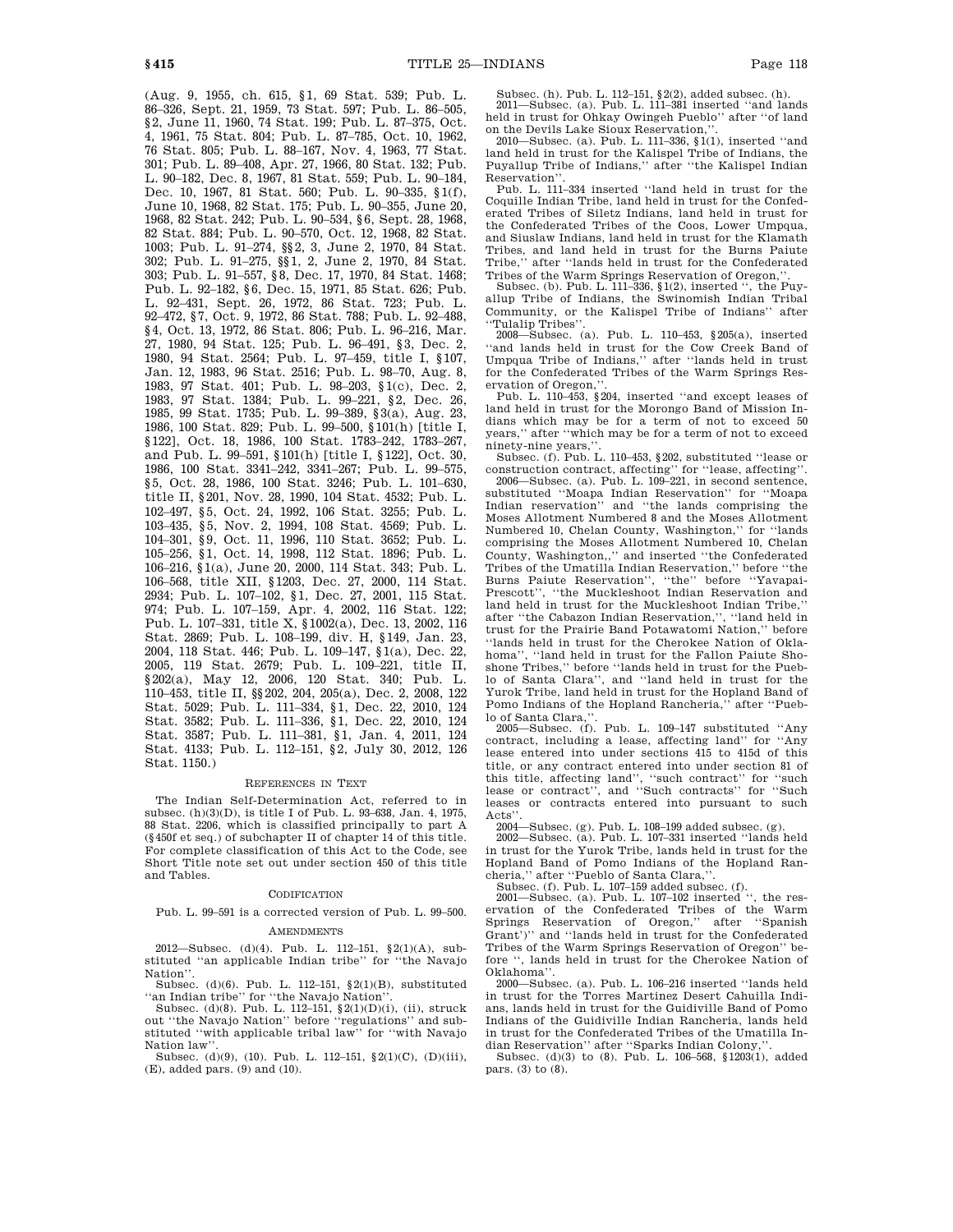Subsec. (e). Pub. L. 106–568, §1203(2), added subsec. (e).

1998—Subsec. (a). Pub. L. 105–256, in second sentence, inserted ''the Cabazon Indian Reservation,'' after ''the Navajo Reservation,'' and ''lands held in trust for the Confederated Tribes of the Grand Ronde Community of Oregon,'' after ''lands held in trust for the Cahuilla Band of Indians of California,"

1996—Subsecs. (c), (d). Pub. L. 104–301 added subsecs. (c) and (d).

1994—Subsec. (a). Pub. L. 103–435 inserted ''the Viejas Indian Reservation,'' after ''Soboba Indian Reservation,'' in second sentence.

1992—Subsec. (a). Pub. L. 102–497, in second sentence, inserted ''lands held in trust for the Pueblo of Santa Clara, lands held in trust for the Confederated Tribes of the Colville Reservation, lands held in trust for the Cahuilla Band of Indians of California,'' after ''Oklahoma.

1990—Subsec. (a). Pub. L. 101–630 inserted ''the Mille Lacs Indian Reservation with respect to a lease between an entity established by the Mille Lacs Band of Chippewa Indians and the Minnesota Historical Society,'' after ''the Navajo Reservation,''. 1986—Subsec. (a). Pub. L. 99–575 inserted ''the Pueblo

of Santa Ana (with the exception of the lands known as the 'Santa Ana Pueblo Spanish Grant')'' after ''the Dania Reservation,''.

Pub. L. 99–389 inserted '', and lands held in trust for the Reno Sparks Indian Colony,

Subsec. (b). Pub. L. 99–500 and Pub. L. 99–591 added cl. (3).

1985—Pub. L. 99–221 inserted '', lands held in trust for the Cherokee Nation of Oklahoma,''.

1983—Subsec. (a). Pub. L. 98–203 inserted '', and lands held in trust for the Las Vegas Paiute Tribe of Indians.'

Pub. L. 98–70 inserted '', and lands held in trust for the Twenty-nine Palms Band of Luiseno Mission Indians, and the lands held in trust for the Confederated Salish and Kootenai Tribes of the Flathead Reservation, Montana''.

Pub. L. 97–459 struck out ''and'' before ''leases of land on the Agua Caliente'' and authorized ninety-nine year leases of land on the Devils Lake Sioux Reservation to the Devils Lake Sioux Tribe or any organization of such tribe.

1980—Subsec. (a). Pub. L. 96–491 inserted ''the Moapa Indian reservation''.

Pub. L. 96–216 inserted provisions relating to lands comprising the Moses Allotment Numbered 10, Chelan County, Washington.

1972—Subsec. (a). Pub. L. 92–488 inserted ''the Burns Paiute Reservation,'' after ''the Fort Mojave Reservation,

Pub. L. 92–472 inserted ''the Coeur d'Alene Indian Reservation," after "the Fort Mojave Reservation."

Pub. L. 92–431 inserted provision excepting leases of land located outside the boundaries of Indian reservations in State of New Mexico from the twenty-five year time limit.

1971—Subsec. (a). Pub. L. 92–182 inserted ''the Kalispel Indian Reservation'' after ''the Fort Mojave Reservation'

1970—Subsec. (a). Pub. L. 91–557 inserted ''the Soboba Indian Reservation,'' after ''Gila River Reservation,''.

Pub. L. 91–275 inserted ''Yavapai-Prescott Community Reservation,'' after ''San Carlos Apache Reservation,'' and inserted list of factors that the Secretary must consider before approving a lease or an extension of an existing lease.

Pub. L. 91–274, §§2, 3, designated existing provisions as subsec. (a) and inserted ''the Tulalip Indian Reservation,'' after ''the Gila River Reservation,''.

Subsec. (b). Pub. L. 91–274, §3, added subsec. (b). 1968—Pub. L. 90–570 inserted ''the pueblo of Cochiti,

the pueblo of Pojoaque, the pueblo of Tesuque, the pueblo of Zuni," after "Fort Mojava Reservation,"

Pub. L. 90–534 inserted ''the Swinomish Indian Reservation,'' after ''Dania Reservation,''. Pub. L. 90–355 inserted ''the Hualapai Reservation,''

after ''Fort Mojave Reservation,''.

Pub. L. 90–335 inserted ''the Spokane Reservation,'' after ''the Fort Mojave Reservation''.

1967—Pub. L. 90–184 inserted ''the San Carlos Apache Reservation'' after ''Fort Mojave Reservation''. Pub. L. 90–182 inserted ''the Gila Reservation,'' after

''Pyramid Lake Reservation''.

1966—Pub. L. 89–408 inserted ''the Pyramid Lake Reservation" after "Fort Mojave Reservation,"

1963—Pub. L. 88–167 inserted ''the Fort Mojave Reservation,'' after ''Southern Ute Reservation''.

1962—Pub. L. 87–785 authorized leases for not more than 99 years of lands on Southern Ute Reservation.

1961—Pub. L. 87–375 authorized longer term leases of Indian lands on Dania Reservation and excepted from renewal leases the initial term of which extends for more than 74 years.

1960—Pub. L. 86–505 authorized leases for not more than 99 years of lands on Navajo Reservation.

1959—Pub. L. 86–326 substituted ''except leases of land on the Agua Caliente (Palm Springs) Reservation which may be for a term of not to exceed ninety-nine years, and except leases of land for grazing purposes which may'' for ''excepting leases for grazing purposes, which shall'', in second sentence.

#### EFFECTIVE DATE OF 2008 AMENDMENT

Pub. L. 110–453, title II, §205(b), Dec. 2, 2008, 122 Stat. 5030, provided that: ''The amendment made by subsection (a) [amending this section] shall apply to any lease entered into or renewed after the date of the enactment of this Act [Dec. 2, 2008].''

### EFFECTIVE DATE OF 2006 AMENDMENT

Pub. L. 109–221, title II, §202(b), May 12, 2006, 120 Stat. 341, provided that: ''The amendments made by subsection (a) [amending this section] shall apply to any lease entered into or renewed after the date of enactment of this Act [May 12, 2006].''

### EFFECTIVE DATE OF 2005 AMENDMENT

Pub. L. 109–147, §1(b), Dec. 22, 2005, 119 Stat. 2679, provided that: ''The amendments made by subsection (a) [amending this section] shall take effect as if included in Public Law 107–159 (116 Stat. 122).''

### EFFECTIVE DATE OF 2002 AMENDMENT

Pub. L. 107–331, title X, §1002(b), Dec. 13, 2002, 116 Stat. 2870, provided that: ''The amendment made by subsection (a) [amending this section] shall apply to any lease entered into or renewed after the date of the enactment of this title [Dec. 13, 2002].''

#### EFFECTIVE DATE OF 2001 AMENDMENT

Pub. L. 107–102, §3, Dec. 27, 2001, 115 Stat. 975, provided that: ''This Act [amending this section] shall take effect as of April 12, 2000.''

#### EFFECTIVE DATE OF 2000 AMENDMENT

Pub. L. 106–216, §1(b), June 20, 2000, 114 Stat. 343, provided that: ''The amendment made by subsection (a) [amending this section] shall apply to any lease entered into or renewed after the date of the enactment of this Act [June 20, 2000].''

### EFFECTIVE DATE OF 1986 AMENDMENT

Pub. L. 99–575, §6(a), Oct. 28, 1986, 100 Stat. 3246, provided in part that the amendment made by Pub. L. 99–575 is effective Oct. 28, 1986.

#### SHORT TITLE OF 2012 AMENDMENT

Pub. L. 112–151, §1, July 30, 2012, 126 Stat. 1150, provided that: ''This Act [amending this section] may be cited as the 'Helping Expedite and Advance Responsible Tribal Home Ownership Act of 2012' or the 'HEARTH Act of 2012'.''

#### SHORT TITLE OF 2000 AMENDMENT

Pub. L. 106–568, title XII, §1201, Dec. 27, 2000, 114 Stat. 2933, provided that: ''This title [amending this section